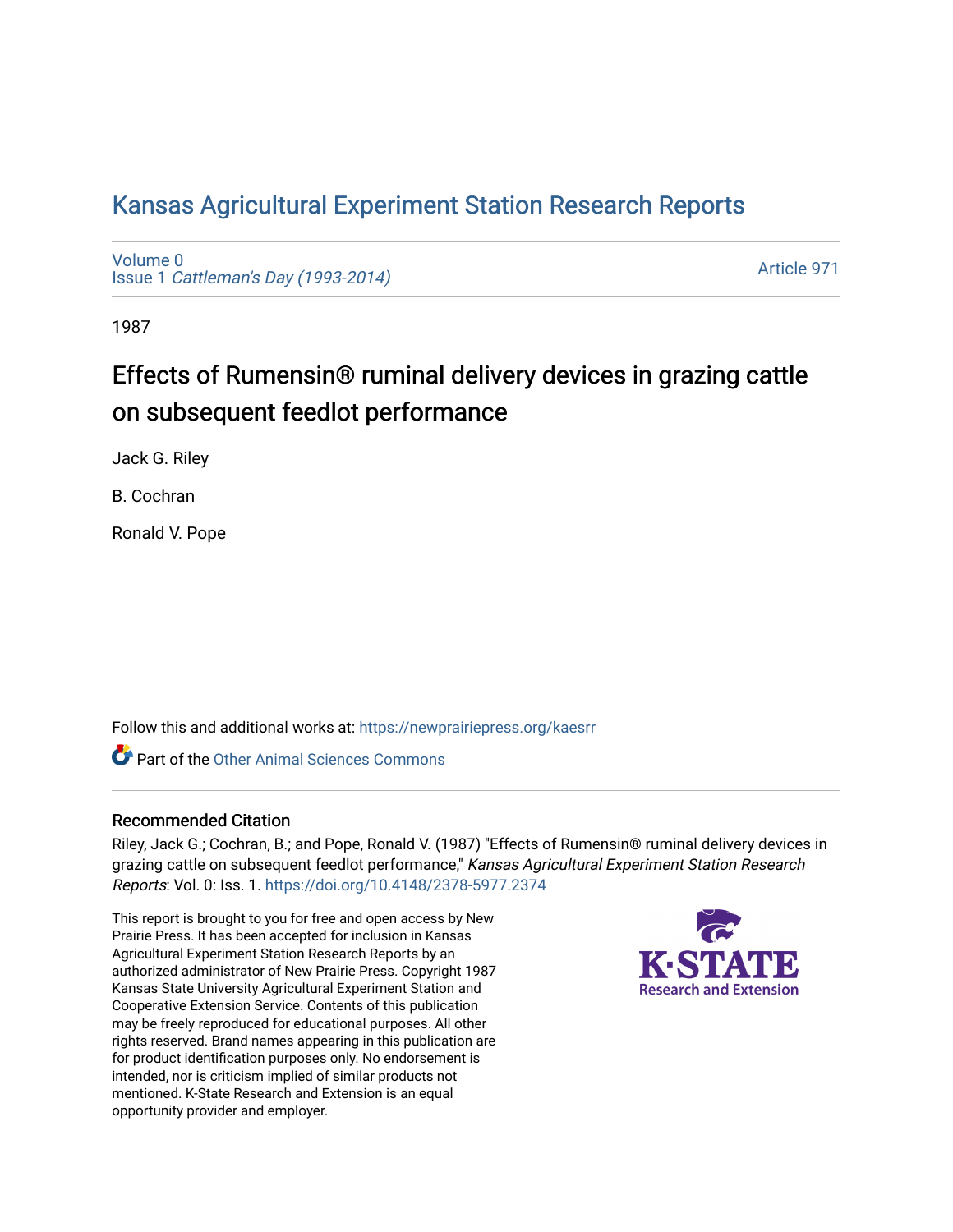## Effects of Rumensin® ruminal delivery devices in grazing cattle on subsequent feedlot performance

#### Abstract

Rumensin® Ruminal Delivery Devices put in place 76 days prior to steers entering a feedlot resulted in an average reduction in daily dry matter intake of 3.6% and a small 1.8% increase in daily gain during a controlled 28-day feeding phase. All steers were fed an 85% concentrate feedlot diet fortified with 30g/ton of Rumensin® and 10 g/ton of tylan®.

#### Keywords

Cattlemen's Day, 1987; Kansas Agricultural Experiment Station contribution; no. 87-309-S; Report of progress (Kansas State University. Agricultural Experiment Station and Cooperative Extension Service); 514; Beef; Rumensin®; Ruminal; Feedlot performance

#### Creative Commons License



This work is licensed under a [Creative Commons Attribution 4.0 License](https://creativecommons.org/licenses/by/4.0/).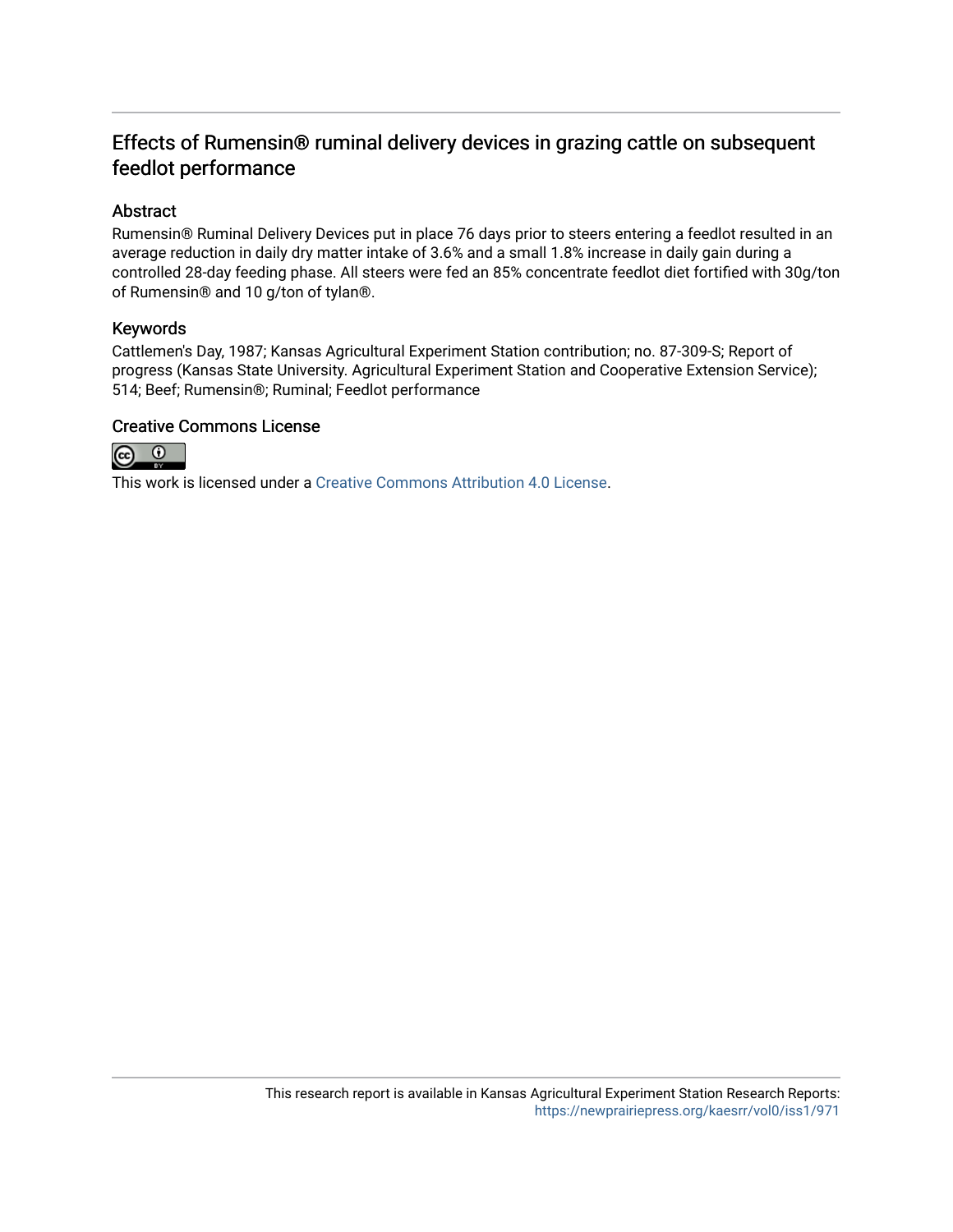

Effects of Rumensin® Ruminal Delivery Devices<sup>1</sup> in Grazing Cattle on Subsequent Feedlot Performance

Jack G. Riley, Bob Cochran, and Ron Pope

#### Summary

Rumensin® Ruminal Delivery Devices put in place 76 days prior to steers entering a feedlot resulted in an average reduction in daily dry matter intake of 3.6% and a small 1.8% increase in daily gain during a controlled 28-day feeding phase. All steers were fed an 85% concentrate feedlot diet fortified with 30g/ton of Rumensin® and 10g/ton of tylan®.

#### Introduction

A ruminal device that would deliver a daily dose of Rumensin® during grazing should yield all the advantages of Rumensin without the problem of daily supplement feeding. However, if the device is still active when cattle are placed in the feedlot, will Rumensin in the feedlot ration still work? We designed this experiment to answer that question.

### **Experimental Procedures**

Sixty steers from one ranch that had been used in an early-intensive stocking, native range grazing trial to evaluate the Rumensin Ruminal Delivery Device (RRDD) were selected to go directly from the grazing project to the Beef Research Unit for a 28-day feedlot trial. All steers had been implanted with Compudose.<sup>®</sup> Half of the cattle (30) received a RRDD at the beginning of the 76day grazing phase, whereas the other 30 served as controls.

The 60 steers were weighed individually after an overnight stand without feed and water at the conclusion of the grazing trial (July 15, 1986) and this shrunk weight served as the initial weight for the feedlot study. The steers were blocked by weight and allotted to five pens of control steers and five pens with RRDD's. Each pen contained six steers. Composition of the final daily diet (DM basis) was 79% sorghum grain, 15% sorghum silage, and 6% supplement. The supplement was formulated to provide 30g/ton of Rumensin and 10g/ton of Tylan when mixed with the complete diet. Cattle were fed ad libitum twice daily and at the end of the 28-day adaptation trial, individual weights were taken prior to the morning feeding (August 12).

<sup>&</sup>lt;sup>1</sup>Rumensin® Ruminal Delivery Devices, Compudose® and partial financial assistance provided by Eli Lilly Co. Appreciation is expressed to Dr. Cal Parrott for assistance with the trial.